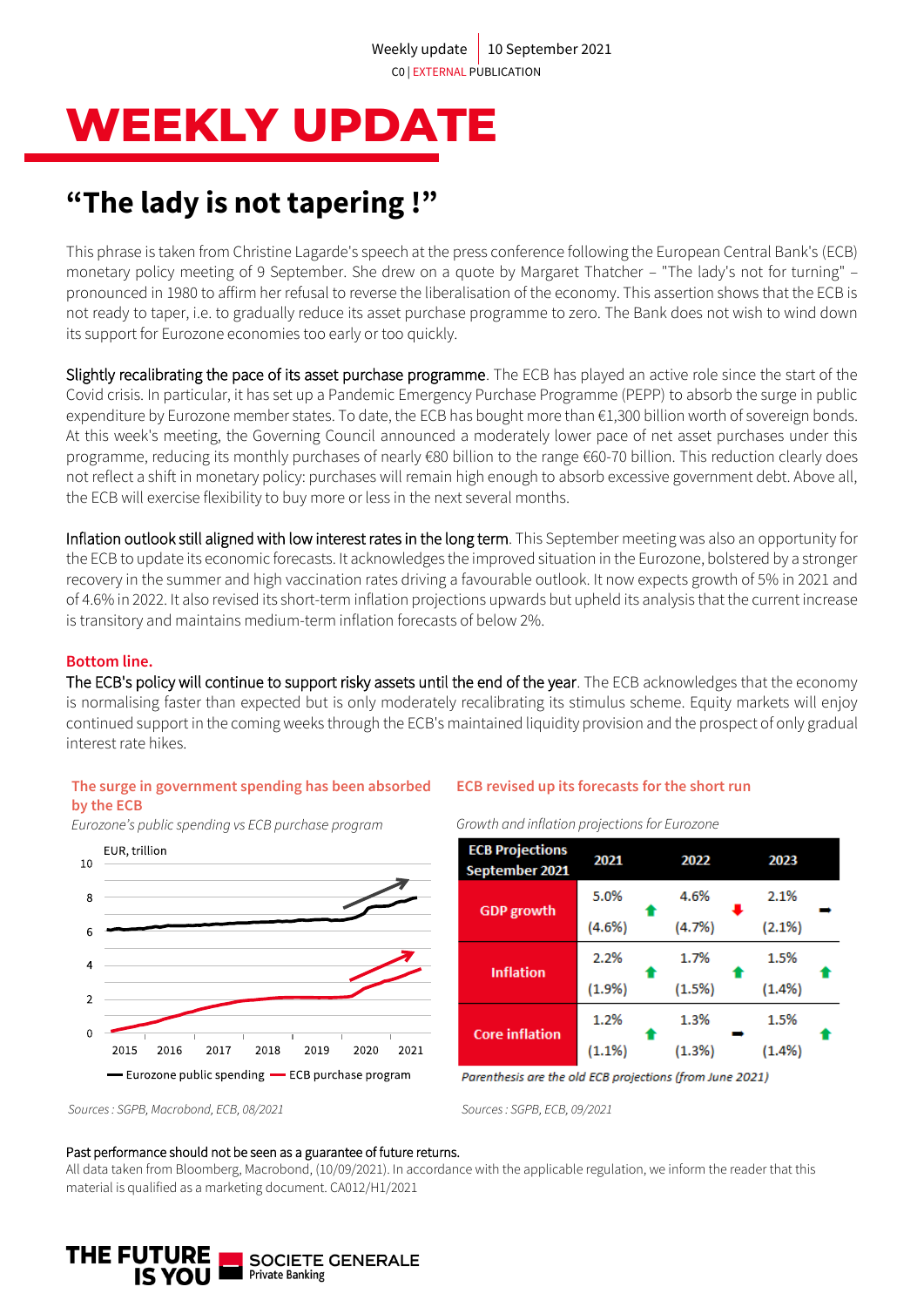### **OUR MACRO COMMENTS**

### **This week and next**

- The second estimate for Eurozone GDP showed a 2.2% QoQ growth in Q2, slightly stronger than the initial 2.0%. YoY, the rise in GDP rose from 13.6% to 14.3%.
- The Eurozone's economic sentiment indicator fell from 42.7 to 31.1 in September, well below a forecasted increase to 52.2. In Germany, it fell from 40.4 to 26.5 versus a forecasted decline to 30.
- German's industrial production rose by 1.0% MoM in July, following a 1.0% decline the previous month, whereas analysts had forecast a 0.7% rise.

|  |                                                                                    | Per. | Prev.    | Cons.   |
|--|------------------------------------------------------------------------------------|------|----------|---------|
|  | Next week's key events<br>15 Se Euro zone ind. p<br>15 Se Euro zone ind. prod. MoM | Aug  | $-0.3\%$ | $0.5\%$ |
|  | 17 Sep Euro zone CPI MoM                                                           | Aug  | $-0.1\%$ | $0.4\%$ |

- UNITED STATES • In the week ending 3rd September, initial claims for unemployment benefits rose from a revised 345k to 310k whereas economists had forecast a more modest fall to 335k.
	- The core producer prices rose by 6.7% YoY in August, after an increase of 6.2% the previous month, while analysts had forecast a 6.6% rise.
- UNITED KINGDOM • BoE Governor Bailey said on Wednesday that BoE policymakers were split evenly last month between those who felt the minimum conditions for considering an interest rate hike has been met and those who thought the recovery was not strong enough.
- JNITED KINGDOM • UK economy grew by 0.1% MoM in July, following a 1.0% increase the previous month, but below the 0.6% rise expected.
	- Industrial production rose by 1.2% MoM in July, reversing a 0.7% fall the previous month, whereas analysts had forecast a 0.4% rise.
	- Manufacturing production rose by 6.0% YoY in July, following a 13.9% increase in June, which was in line with the consensus.

| Next week's key events |                          | Per. | Prev.   | Cons. | Next week's key events |                                                                                                     | Per | Prev. | Cons. |
|------------------------|--------------------------|------|---------|-------|------------------------|-----------------------------------------------------------------------------------------------------|-----|-------|-------|
| 15 Se                  | Euro zone ind. prod. MoM | Aug  | $-0.3%$ | 0.5%  |                        | $\left(\begin{array}{ccc}\n\begin{array}{ccc}\n\end{array}\n\end{array}\right)$ 14 Sep Unemployment | Jul | 4.7%  | 4.6%  |
| 17 Sep                 | Euro zone CPI MoM        | Aug  | $-0.1%$ | 0.4%  | 15 Sep                 | CPI YoY                                                                                             | Aug | 2.0%  | 2.9%  |

- ASIA & EMERGING EMERGING • China's CPI rose by 0.8% YoY in August, while the consensus had forecast a 1.0% rise. Producer prices jumped by 9.5% YoY in August, above the 9.0% expected, which is its fastest pace in 13 years.<br>• China's exports rose b forecast a 1.0% rise. Producer prices jumped by 9.5% YoY in August, above the 9.0% expected, which is its fastest pace in 13 years.
	- China's exports rose by 25.6% YoY in August, above the 17.1% expected. Imports rose by 33.1% YoY, above the 28.1% forecasted.
	- Japan's GDP expanded by 0.5% QoQ in Q2, above the 0.4% expected.
	- Japan's household spending rose by 0.7% YoY in July, after a 5.1% fall in June, while economists had forecast a 2.9% increase.

**JNITED STATES** 

| Next week's key events  |     | Per. Prev. | Cons.   |
|-------------------------|-----|------------|---------|
| 14 Sep CPI MoM          | Aug | $0.5\%$    | $0.4\%$ |
| 16 Sep Retail sales MoM |     | Aug -1.1%  | -0.7%   |

|        | Next week's key events | Per. | Prev.    |         | Cons. Next week's key events |                                            | Per. | Prev. | Cons. |
|--------|------------------------|------|----------|---------|------------------------------|--------------------------------------------|------|-------|-------|
| 14 Sep | CPI MoM                | Aug  | 0.5%     | 0.4%    |                              | <b>ALLET</b> 15 Sep China retail sales YoY | Aug  | 8.5%  | 7.1%  |
| 16 Sep | Retail sales MoM       | Aug  | $-1.1\%$ | $-0.7%$ | 15 Sep                       | China industrial production YoY            | Aug  | 6.4%  | 5.8%  |

Sources: DataStream, Bloomberg, 10 September 2021. Note: YoY = year-on-year; QoQ = quarter-on-quarter; MoM = month-on-month, P = preliminary figure, A = advanced figure, F = final figure, seasonally adjusted, PMI = Purchasing Managers' Index, CPI = Consumer Price Inflation.

ASIA &

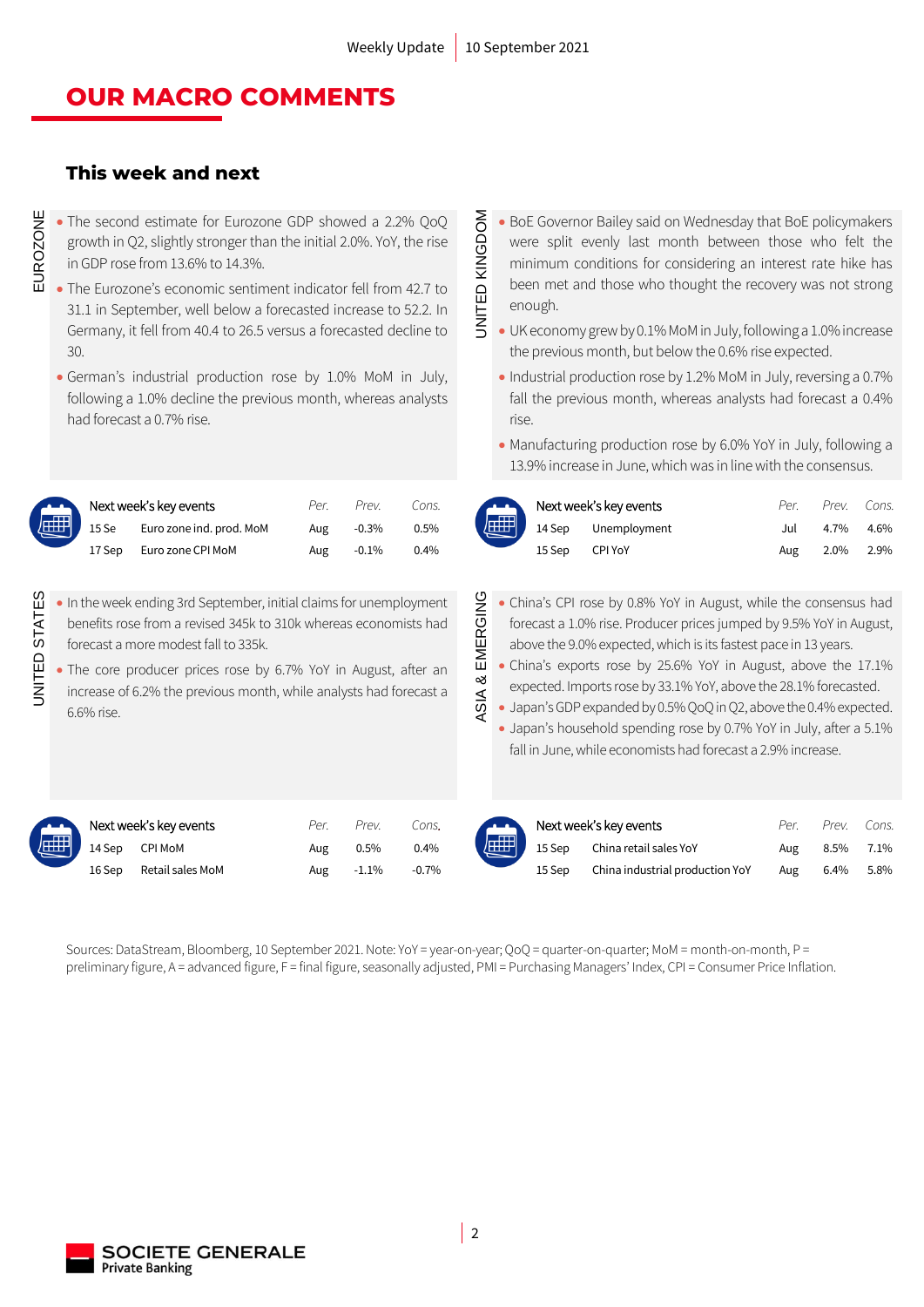### **MARKET PERFORMANCE**

| <b>Interest rates</b>                    | Last     | 1wk             |                                 | 3mth            | <b>YTD</b>       | 12mth            | Government bonds*      |                       | 1wk     |                      | 3mth     | <b>YTD</b> | 12mth   |
|------------------------------------------|----------|-----------------|---------------------------------|-----------------|------------------|------------------|------------------------|-----------------------|---------|----------------------|----------|------------|---------|
| EONIA (EUR)                              | $-0.49%$ | 0 <sub>bp</sub> | $\rightarrow$                   | $-1$ bp         | 1 <sub>bp</sub>  | $-2bp$           |                        | United States (3-7yr) |         | $\rightarrow$        | 0.3%     | $-0.7%$    | $-0.8%$ |
| 3mth Euribor (EUR)                       | $-0.54%$ | 1bp             | $\rightarrow$                   | 0 <sub>bp</sub> | 0 <sub>bp</sub>  | $-5bp$           | United Kingdom (3-7yr) |                       | $-0.2%$ |                      | 0.1%     | $-1.3%$    | $-1.2%$ |
| 3mth Libor (USD)                         | 0.11%    | 0 <sub>bp</sub> | $\qquad \qquad \Longrightarrow$ | $-1$ bp         | $-12bp$          | $-14bp$          | Germany (3-7yr)        |                       | $-0.2%$ | ₩                    | 0.2%     | $-0.6%$    | $-0.6%$ |
| 3mth Libor (GBP)                         | 0.06%    | 0 <sub>bp</sub> | $\qquad \qquad \rightarrow$     | $-2bp$          | 4 <sub>bp</sub>  | 0 <sub>bp</sub>  | Japan (3-7yr)          |                       | $0.0\%$ |                      | $0.0\%$  | $0.0\%$    | $0.0\%$ |
| 10-year US Treasury bond                 | 1.30%    | 1 <sub>bp</sub> | $\rightarrow$                   | -19 bp          | 39 <sub>bp</sub> | 60 <sub>bp</sub> |                        |                       |         |                      |          |            |         |
| 10-year German bond                      | $-0.36%$ | 2bp             | $\bullet$                       | $-12bp$         | 21bp             | 10 <sub>bp</sub> | Equities*              | Last                  | 1wk     |                      | 3mth     | <b>YTD</b> | 12mth   |
| 10-year French bond                      | $-0.04%$ | 0 <sub>bp</sub> | $\rightarrow$                   | $-16bp$         | 30 <sub>bp</sub> | 12 <sub>bp</sub> | <b>MSCI AC World</b>   | 740                   | $-0.8%$ | $\ddot{\phantom{0}}$ | 3.8%     | 16.1%      | 32.1%   |
| 10-year UK bond                          | 0.74%    | 6 <sub>bp</sub> | ♠                               | 1bp             | 54 bp            | 50 <sub>bp</sub> | Eurostoxx 50           | 4 1 7 7               | $-1.3%$ |                      | 2.2%     | 20.0%      | 28.6%   |
|                                          |          |                 |                                 |                 |                  |                  | <b>DAX</b>             | 15 6 23               | $-1.4%$ | ₩                    | 0.3%     | 13.9%      | 18.0%   |
| <b>Credit</b>                            |          | 1wk             |                                 | 3mth            | <b>YTD</b>       | 12mth            | CAC <sub>40</sub>      | 6685                  | $-1.2%$ |                      | 2.1%     | 22.8%      | 35.6%   |
| BAML EURO Corp. IG                       |          | $-0.1%$         | $\ddot{\phantom{0}}$            | 0.7%            | 0.2%             | 2.2%             | S&P 500                | 4493                  | $-1.0%$ | ₩                    | 6.9%     | 20.8%      | 34.2%   |
| <b>BAML EURO Corp HY</b>                 |          | 0.1%            | $\rightarrow$                   | 0.9%            | 4.0%             | 8.5%             | <b>FTSE 100</b>        | 7024                  | $-1.9%$ |                      | 0.5%     | 12.0%      | 21.1%   |
| <b>BAML GBP Corp IG</b>                  |          | $-0.3%$         | ₩                               | 1.8%            | $-1.4%$          | 2.4%             | SMI                    | 12 11 6               | $-2.5%$ | ₩                    | 2.8%     | 16.3%      | 19.9%   |
| <b>BAMLUSIG</b>                          |          | 0.1%            |                                 | 2.1%            | 0.2%             | 2.9%             | <b>Topix</b>           | 2065                  | 4.1%    |                      | 5.7%     | 15.7%      | 31.4%   |
| <b>BAMLUSHY</b>                          |          | 0.1%            |                                 | 1.9%            | 4.9%             | 10.9%            | <b>IBOV Brazil</b>     | 115 361               | $-1.1%$ | ⋅                    | $-11.2%$ | $-3.1%$    | 13.9%   |
| <b>BAML Global EM Sov. External Plus</b> |          | $-0.3%$         |                                 | 0.6%            | $-0.2%$          | 4.6%             | MICEX Russia *<br>3994 |                       | 0.1%    | $\rightarrow$        | 3.9%     | 21.4%      | 38.9%   |
|                                          |          |                 |                                 |                 |                  |                  | <b>MSCIEM</b>          | 1 3 0 0               | $-0.8%$ | ₩                    | $-4.4%$  | 2.5%       | 22.5%   |
| <b>Exchange rates</b>                    | Last     | 1wk             |                                 | 3mth            | <b>YTD</b>       | 12mth            | SENSEX 30 India        | 58 30 5               | 0.8%    |                      | 12.7%    | 23.1%      | 54.3%   |
| EUR/USD                                  | 1.18     | $-0.4%$         | ₩                               | $-2.9%$         | $-3.2%$          | 0.2%             | Hang Seng (H-K)        | 25716                 | $-1.3%$ | ₩                    | $-9.4%$  | $-3.3%$    | 7.9%    |
| EUR/CHF                                  | 1.08     | $-0.1\%$        | ⋅                               | $-0.6%$         | $0.3\%$          | 0.7%             | Shanghaï Composite     | 3693                  | 2.7%    |                      | 2.8%     | 6.3%       | 13.5%   |
| GBP/USD                                  | 1.38     | $0.0\%$         | $\qquad \qquad \Longrightarrow$ | $-2.0%$         | 1.2%             | 6.4%             |                        |                       |         |                      |          |            |         |
| USD/JPY                                  | 109.7    | $-0.2%$         | $\ddot{\phantom{1}}$            | 0.1%            | 6.3%             | 3.3%             | <b>Commodities</b>     | Last                  | 1wk     |                      | 3mth     | <b>YTD</b> | 12mth   |
| USD/BRL                                  | 5.20     | 0.3%            | ↟                               | 2.7%            | 0.1%             | $-2.1%$          | <b>Brent</b>           | \$71.6                | $-2.1%$ |                      | $-0.9%$  | 38.0%      | 75.4%   |
| USD/CNY                                  | 6.46     | $0.0\%$         |                                 | 1.1%            | $-1.1%$          | $-5.5%$          | Gold                   | \$1791                | $-1.2%$ |                      | $-5.2%$  | $-5.6%$    | $-7.9%$ |
| USD/RUB                                  | 73.0     | 0.1%            | ♠                               | 0.9%            | $-1.4%$          | $-3.1%$          | Copper                 | \$9369                | 0.1%    |                      | $-5.9%$  | 20.9%      | 38.6%   |

Source: DataStream, on 9 September 2021.

1wk = 1-week change, 3mth = 3-month change, 12mth = 12-month change, YTD = year-to-date change, YoY = year-on-year change, BAML = Bank of America Merrill Lynch, JPM = JP Morgan, IG = Investment Grade, EM = emerging markets. \* Price return for MICEX equity index. Equities; total return in local currency. Government bonds = 3-7-year returns. Figures are rounded.

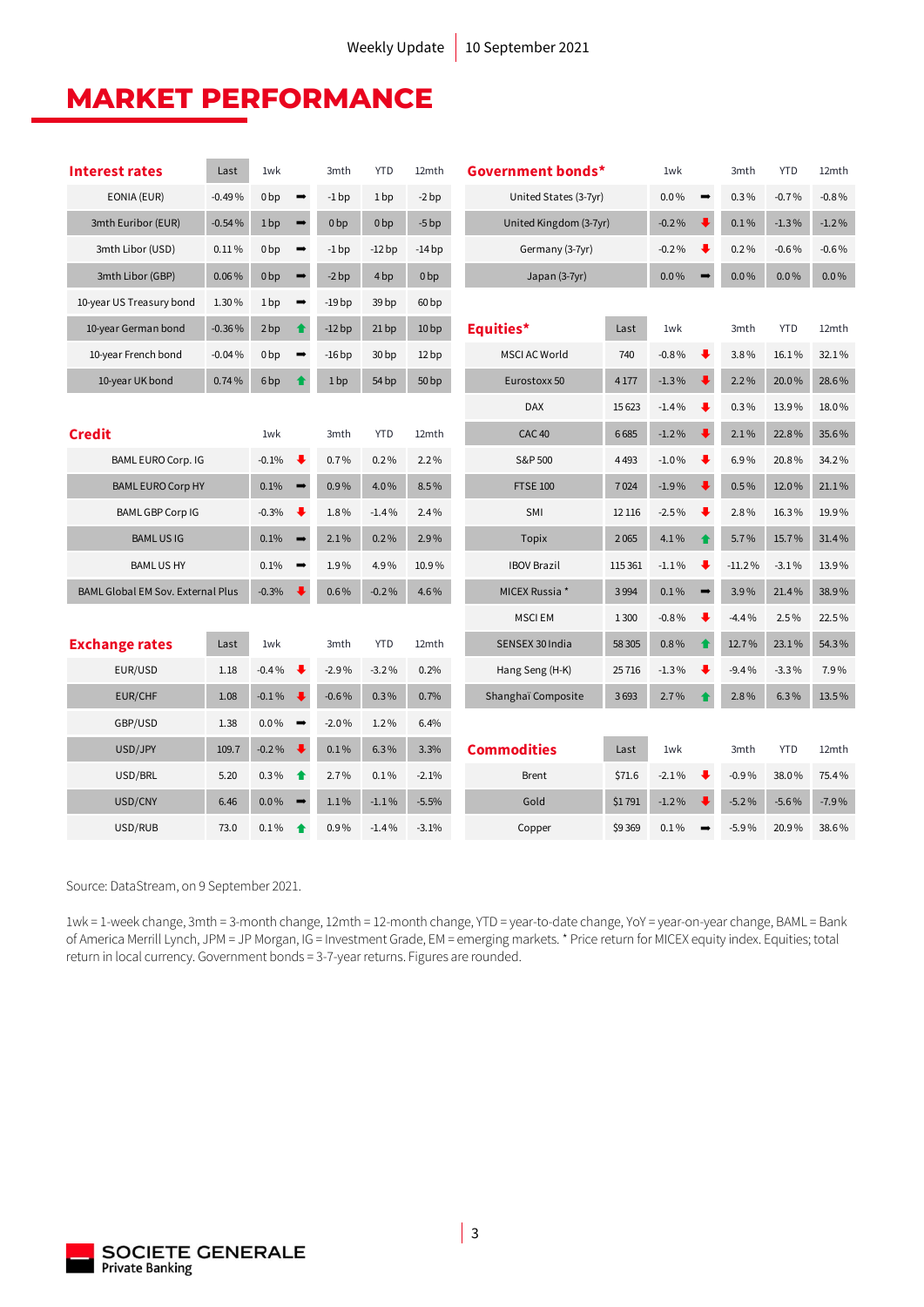### **IMPORTANT INFORMATION – PLEASE READ**

Societe Generale Private Banking is a division of the Societe Generale Group operating through its head office within Societe Generale S.A. and its network (subsidiaries, branches or departments of Societe Generale S.A.) located in the countries mentioned hereafter which use the "Societe Generale Private Banking" and "Kleinwort Hambros" brands, and which distribute this document.

### Subject of the document

This document has been prepared by experts of the Societe GeneraleGroup, and more particularly of Societe Generale Private Banking division, to provide you with information relating to certain financial and economic data. The names and functions of the people who prepared this document are indicated on the first pages of the document.

### This document is a marketing communication that has not been prepared in accordance with legal requirements designed to promote the independence of investment research and the investment service provider is not subject to any prohibition on dealing ahead of the dissemination of investment research.

In order to read and understand the financial and economic information included in this document, you will need to have knowledge and experience of financial markets. If this is not the case, please contact your advisor so that you no longer receive the document. Unless you do this, we shall consider that you have the necessary skills to understand this document.

Please note that this document only aims to provide simple information to help you in your investment or disinvestment decisions, and that it does not constitute a personalised recommendation. You remain responsible for any liabilities that arise. You remain responsible for the management of your assets, and you take your investment decisions freely. Moreover, the document may mention asset classes that are not authorised/marketed in certain countries, and/or which might be reserved for certain categories of investors. Therefore, should you wish to make an investment, as the case may be and according to the applicable laws, your advisor within the Societe Generale Private Banking entity of which you are a client will check your eligibility for this investment and whether it corresponds to your investment profile.

Should you not wish to receive this document, please inform your private banker in writing, and he/she will take the appropriate measures.

### Conflicts of interest

This document contains the views of Societe Generale Private Banking's experts. Societe Generale Private Banking trading desks may trade, or have traded, as principal on the basis of the expert(s) views and reports. In addition, Societe Generale Private Banking's experts receive compensation based, in part, on the quality and accuracy of their analysis, client feedback, revenues of their entity of the Societe Generale Group and competitive factors.

As a general matter, entities within the Societe Generale Group may make a market or act as a principal trader in securities referred to in this report and can provide banking services to the companies mentioned in that document, and to their subsidiary. Entities within the Societe Generale Group may from time to time deal in, profit from trading on, hold on a principal basis, or act advisers or brokers or bankers in relation to securities, or derivatives thereof, or asset class(es) mentioned in this document.

Entities within the Societe Generale Group may be represented on the supervisory board or on the executive board of such persons, firms or entities.

Employees of the Societe Generale Group, or persons/entities connected to them, may from time to time have positions in or hold any of the investment products/ asset class(es) mentioned in this document.

Entities within the Societe Generale Group may acquire orliquidate from time to time positions in the securities and/or underlying assets (including derivatives thereof) referred to herein, if any, or in any other asset, and therefore any return to prospective investor(s) may directly or indirectly be affected.

Entities within the Societe Generale Group are under no obligation to disclose or take into account this document when advising or dealing with or on behalf of customers.

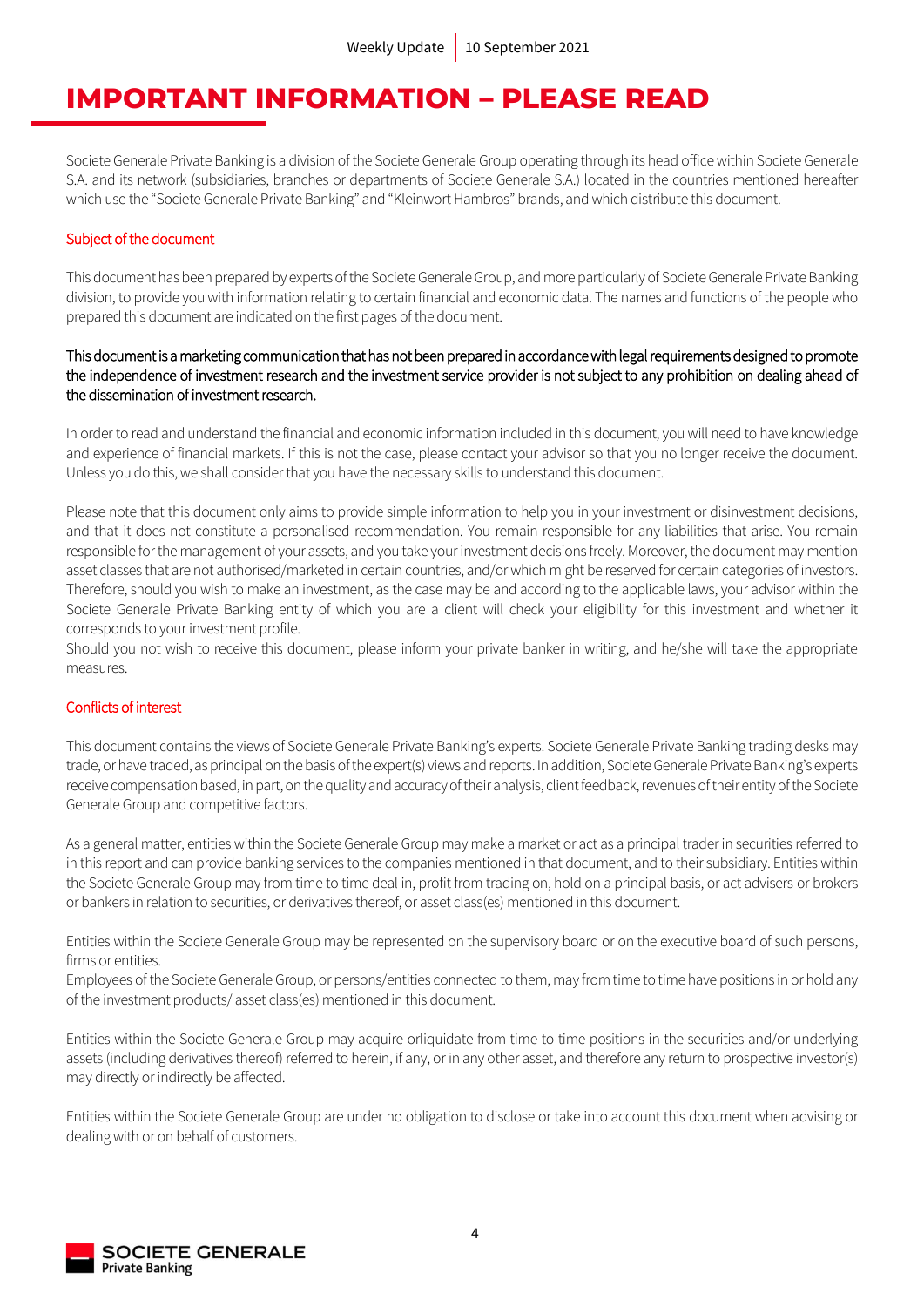In addition, Societe Generale Private Banking may issue other reports that are inconsistent with and reach different conclusions from the information presented in this report and are under no obligation to ensure that such other reports are brought to the attention of any recipient of this report.

Societe Generale Group maintains and operates effective organisational and administrative arrangements taking all reasonable steps to identify, monitor and manage conflicts of interest. To help the Societe Generale Private Banking Entities to do this, they have put in place a management of conflicts of interest policy designed to prevent conflicts of interest giving rise to a material risk of damage to the interests of Societe Generale Private Banking's clients. For further information, Societe Generale Private Banking's clients can refer to the management of conflicts of interests policy, which was provided to them by the Societe Generale Private Banking entity of which they are clients.

### General Warning

This document, which is subject to modifications, is provided for information purposes only and has no legal value.

This material has been prepared for information purposes only and is not intended to provide investment advice nor any other investment service. The document does not constitute and under no circumstances should it be considered in whole or in part as an offer, a personal recommendation or advice from any of the Societe Generale Private Banking entities, regarding investment in the asset classes mentioned therein.

Some products and services might not be available in all Société Générale Private Banking entities. Their availability in your jurisdiction may be restricted depending on local laws and tax regulations. In addition, they have to comply with Societe Generale Group Tax Code of Conduct. You should be aware that the investment to which this material relates may involve numerous risks. The amount of risk may vary but can expose you to a significant risk of losing all of your capital, including a potential unlimited loss. Accordingly these products or services may be reserved only for a certain category of eligible investors such as those who are sophisticated and familiar with these types of investment and who understand the risks involved. Furthermore, accessing some of these products, services and solutions might be subject to other conditions, amongst which is eligibility. Your private banker is available to discuss these products, services and solutions with you and to check if they can respond to your needs and are suitable for your investor profile. Accordingly, before making an investment decision, a potential investor, as the case may be and according to the applicable laws, will be questioned by his or her advisor within the Societe Generale Private Banking entity, of which the investor is a client, regarding his eligibility for the envisaged investment, and the compatibility of this investment with his investment profile and objectives.

Before any investment, the potential investor should also consult his own independent financial, legal and tax advisers in order to obtain all the financial, legal and tax information which will allow him to appraise the characteristics and the risks of the envisaged investment and the pertinence of the strategies discussed in this document, as well as the tax treatment of the investment, in the light of his own circumstances.

Prior to any investment, a potential investor must be aware of, understand and sign the related contractual and informative information, including documentation relating to risks. The potential investor has to remember that he should not base any investment decision and/or instructions solely on the basis of this document. Any financial services and investments may have tax consequences and it is important to bear in mind that the Societe Generale Private Banking entities, do not provide tax advice. The level of taxation depends on individual circumstances and such levels and bases of taxation can change. In addition, this document is not intended to provide, and should not be relied on for, accounting, tax or legal purposes and independent advice should be sought where appropriate.

Investment in some of the asset classes described in this document may not be authorised in certain countries, or may be restricted to certain categories of investors. It is the responsibility of any person in possession of this document to be aware of and to observe all applicable laws and regulations of relevant jurisdictions. This document is not intended to be distributed to people or in jurisdictions where such distribution is restricted or illegal. It is not to be published or distributed in the United States of America and cannot be made available directly or indirectly in the United States of America or to any U.S. person.

The price and value of investments and the income derived from them can go down as well as up. Changes in inflation, interest rates and exchange rates may have adverse effects on the value, price and income of investments issued in a different currency from that of the client. The simulations and examples included in this document are provided for informational and illustration purposes alone. The present information may change with market fluctuations, and the information and views reflected in this document may change. The Societe Generale Private Banking entities disclaim any responsibility for the updating or revising of this document. The document's only aim is to offer information to investors, who will take their investment decisions without relying solely on this document. The Societe Generale Private Banking entities disclaim all responsibility for direct or indirect losses related to any use of this document or

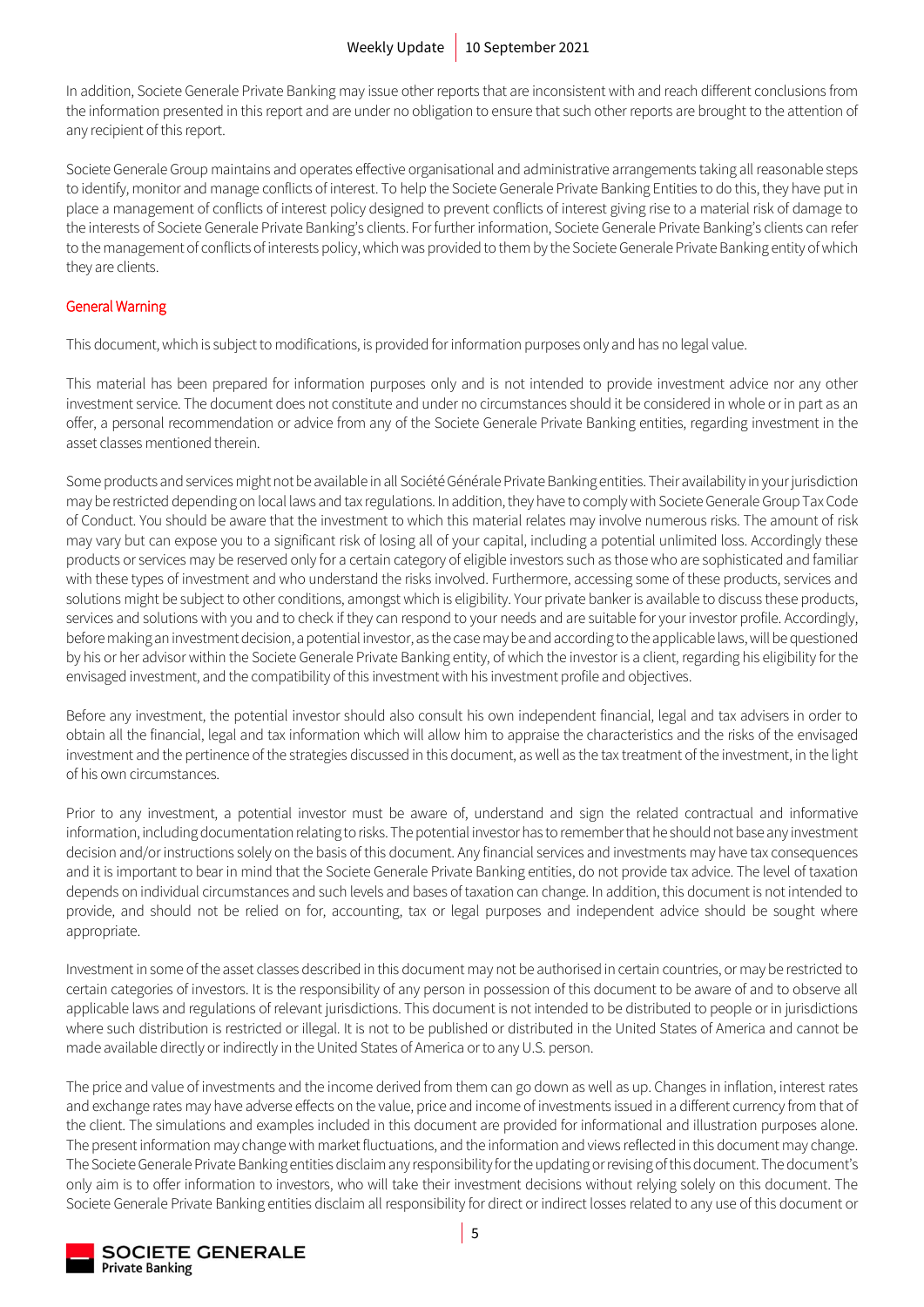its content. The Societe Generale Private Banking entities do not offer no implicit or explicit guarantees as to the accuracy or exhaustivity of the information or as to the profitability or performance of the asset classes, countries and markets concerned.

The historical data, information and opinions provided herein have been obtained from, or are based upon, external sources that the Societe Generale Private Banking entities believe to be reliable, but which have not been independently verified. The Societe Generale Private Banking entities shall not be liable for the accuracy, relevance or exhaustiveness of this information. Information about past performance is not a guide to future performance and may not be repeated. Investment value is not guaranteed and the value of investments may fluctuate. Estimates of future performance are based on assumptions that may not be realised.

This document is confidential. It is intended exclusively for the person to whom it is given, and may not be communicated or notified to any third party (with the exception of external advisors, on the condition they themselves respect this confidentiality undertaking). It may not be copied in whole or in part without the prior written consent of the relevant Societe Generale Private Banking entity.

### Specific warnings per jurisdiction

France: Unless otherwise expressly indicated, this document has been issued and distributed by Societe Generale, a French bank authorised and supervised by the *Autorité de Contrôle Prudentiel et de Résolution,* located at 4, Place de Budapest, CS 92459, 75436 Paris Cedex 09, under the prudential supervision of the *European Central Bank* ("ECB"), and under the control of the Autorité des Marchés Financiers ("AMF"). Societe Generale is also registered at ORIAS as an insurance intermediary under the number 07 022 493 orias.fr. Societe generale is a French Société Anonyme with its registered address at 29 boulevard Haussman, 75009 Paris, with a capital of EUR 1,066,714, 367.50 on 1<sup>st</sup> August 2019 and unique identification number 552 120 222 R.C.S. Paris. Further details are available on request or can be found at www[. http://www.privatebanking.societegenerale.fr/.](http://www.privatebanking.societegenerale.fr/)

Luxembourg: This document has been distributed in Luxembourg by Societe Generale Luxembourg ("SG Luxembourg"), a credit institution which is authorised and regulated by the Commission de Surveillance du Secteur Financier ("CSSF") under the prudential supervision of the European Central Bank ("ECB"), and whose head office is located at 11 avenue Emile Reuter – L 2420 Luxembourg. Further details are available on request or can be found at www.societegenerale.lu. No investment decision whatsoever may result from solely reading this document.SG Luxembourg accepts no responsibility for the accuracy or otherwise of information contained in this document. SG Luxembourg accepts no liability or otherwise in respect of actions taken by recipients on the basis of this document only and SG Luxembourg does not hold itself out as providing any advice, particularly in relation to investment services. The opinions, views and forecasts expressed in this document (including any attachments thereto) reflect the personal views of the author(s) and do not reflect the views of any other person or SG Luxembourg unless otherwise mentioned. SG Luxembourg has neither verified nor independently analysed the information contained in this document. The CSSF has neither verified nor analysed the information contained in this document.

Monaco: The present document has been distributed in Monaco by Société Générale Private Banking (Monaco) S.A.M., located 13, 15 Bd des Moulins, 98000 Monaco, Principality of Monaco, governed by the *Autorité de Contrôle Prudentiel et de Résolution* and the *Commission de Contrôle des Activités Financières*. The Financial products marketed in Monaco can be reserved for qualified investors in accordance with Law No. 1339 of 07/09/2007 and Sovereign Ordinance No 1.285 of 10/09/2007. Further details are available upon request or o[n www.privatebanking.societegenerale.mc.](http://www.privatebanking.societegenerale.mc/)

Switzerland: This document has been communicated in Switzerland by Société Générale Private Banking (Suisse) SA (« SGPBS »), whose head office is located at rue du Rhône 8,, CH-1204 Geneva. SGPBS is a bank authorized by the *Swiss Financial Market Supervisory Authority* ("FINMA"). Further details are available on request or can be found at [www.privatebanking.societegenerale.ch.](http://www.privatebanking.societegenerale.ch/)

This document (i) does not provide any opinion or recommendation about a company or a security, or (ii) has been prepared outside of Switzerland for the « Private banking ». Therefore, the Directives of the Swiss Bankers Association (SBA) on the Independence of Financial Research do not apply to this document.

This document has not been prepared by SGPBS. SGPBS has neither verified nor independently analyzed the information contained in this document. SGPBS accepts no responsibility for the accuracy or otherwise of information contained in this document. The opinions, views and forecasts expressed in this document reflect the personal views of the relevant author(s) and shall not engage SGPBS' liability.

This document is not a prospectus within the meaning of articles 652a and 1156 of the Swiss Code of Obligations.

This document is issued by the following companies in the Kleinwort Hambros Group under the brand name Kleinwort Hambros:

United Kingdom: SG Kleinwort Hambros Bank Limited is authorised by the Prudential Regulation Authority and regulated by the Financial Conduct Authority and the Prudential Regulation Authority. The firm reference number is 119250. The company is